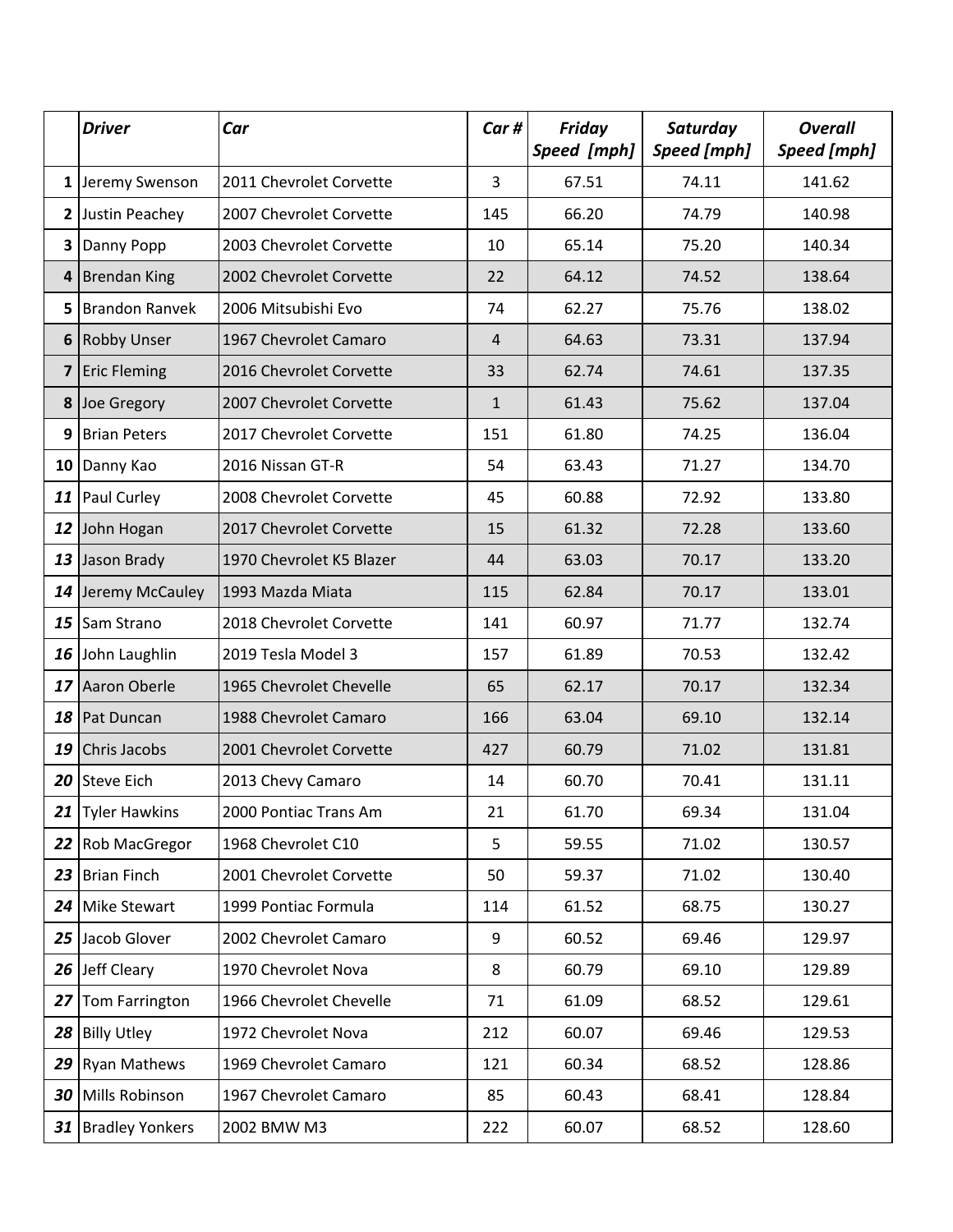|    | $32$  Al Noe           | 2004 Chevrolet Corvette                     | 67             | 61.70 | 66.84 | 128.55 |
|----|------------------------|---------------------------------------------|----------------|-------|-------|--------|
| 33 | Ryan Finch             | 2002 BMW M3                                 | 12             | 59.55 | 68.87 | 128.42 |
| 34 | <b>Matthew Braun</b>   | 1970 Chevrolet Chevelle                     | 701            | 58.77 | 69.57 | 128.34 |
|    | 35 Mary Pozzi          | 1970 Chevrolet Camaro                       | 770            | 58.53 | 69.57 | 128.10 |
| 36 |                        | Tony Grzelakowski   1970 Chevrolet Chevelle | 170            | 60.61 | 67.40 | 128.00 |
| 37 | <b>Chris King</b>      | 1971 Chevrolet Camaro                       | 34             | 59.20 | 68.30 | 127.50 |
| 38 | Dan Ballard            | 1972 Chevrolet Nova                         | 72             | 60.25 | 67.06 | 127.31 |
| 39 | Travis Hartwell        | 1977 Pontiac Trans Am                       | 77             | 60.16 | 67.06 | 127.22 |
|    | 40 Justin Nall         | 1966 Chevrolet Chevelle                     | 66             | 57.06 | 69.81 | 126.87 |
| 41 | <b>Ron Scott</b>       | 1963 Chevrolet Corvette                     | 29             | 59.90 | 66.63 | 126.52 |
| 42 | <b>Brent Pursifull</b> | 1971 Pontiac Firebird                       | 502            | 59.29 | 67.17 | 126.46 |
|    | 43 JB Granger          | 1966 Chevrolet Corvair                      | 696            | 59.37 | 66.95 | 126.33 |
| 44 | Marshall Reinert       | 2000 Chevrolet Corvette                     | $\overline{7}$ | 57.62 | 67.84 | 125.46 |
| 45 | Tim Strange            | 1968 Chevrolet Camaro                       | 13             | 58.11 | 66.09 | 124.20 |
| 46 | John Lyons             | 1968 Buick Riviera                          | 500            | 58.00 | 65.98 | 123.98 |
| 47 | Adam Ulrich            | 2001 Chevrolet Corvette                     | 40             | 58.28 | 65.56 | 123.83 |
|    | 48 Ken Edwards         | 1966 Ford Mustang                           | 98             | 59.03 | 64.53 | 123.56 |
| 49 | Mark Golovin           | 2001 Chevrolet Camaro                       | 700            | 57.30 | 66.09 | 123.38 |
| 50 | Tavis Spencer          | 1967 Chevrolet Camaro                       | 76             | 57.31 | 65.45 | 122.77 |
| 51 | Scott Knick            | 2002 Chevrolet Corvette                     | 327            | 57.30 | 65.25 | 122.54 |
| 52 | Valerie Pichette       | 1972 Pontiac LeMans                         | 969            | 59.55 | 62.94 | 122.48 |
|    | 53 Mike Goodman        | 1981 Chevrolet Camaro                       | 81             | 57.30 | 64.22 | 121.52 |
| 54 | Geoffrey Wolpert       | 1981 Chevrolet Camaro                       | 181            | 57.22 | 63.92 | 121.14 |
|    | 55 Angela Payne        | 1987 Chevrolet Monte Carlo                  | 87             | 53.97 | 66.52 | 120.49 |
|    | 56 Brian Coyle         | 1971 Chevrolet Chevelle                     | 333            | 57.70 | 61.80 | 119.49 |
| 57 | Eric Hartman           | 1969 Chevrolet Camaro                       | 513            | 56.43 | 62.84 | 119.27 |
| 58 | <b>Gerald Gregory</b>  | 2017 Chevrolet Corvette                     | 69             | 57.78 | 60.88 | 118.66 |
|    | 59 Lynda Jacobs        | 1966 Chevrolet Chevelle                     | 6              | 57.22 | 61.33 | 118.55 |
| 60 | Deb Farrington         | 1964 Chevrolet Chevelle                     | 88             | 54.84 | 63.03 | 117.87 |
|    | 61 Nick Weber          | 1960 Chevrolet Corvette                     | 60             | 57.78 | 59.81 | 117.59 |
| 62 | <b>Chuck Trimble</b>   | 1978 Chevrolet Malibu                       | 78             | 53.82 | 62.94 | 116.76 |
| 63 | <b>Rick Hoback</b>     | 1970 Subura custom                          | 660            | 54.64 | 59.72 | 114.36 |
|    | 64 Cory Carstensen     | 1988 Chevrolet Monte Carlo                  | 880            | 54.84 | 58.86 | 113.70 |